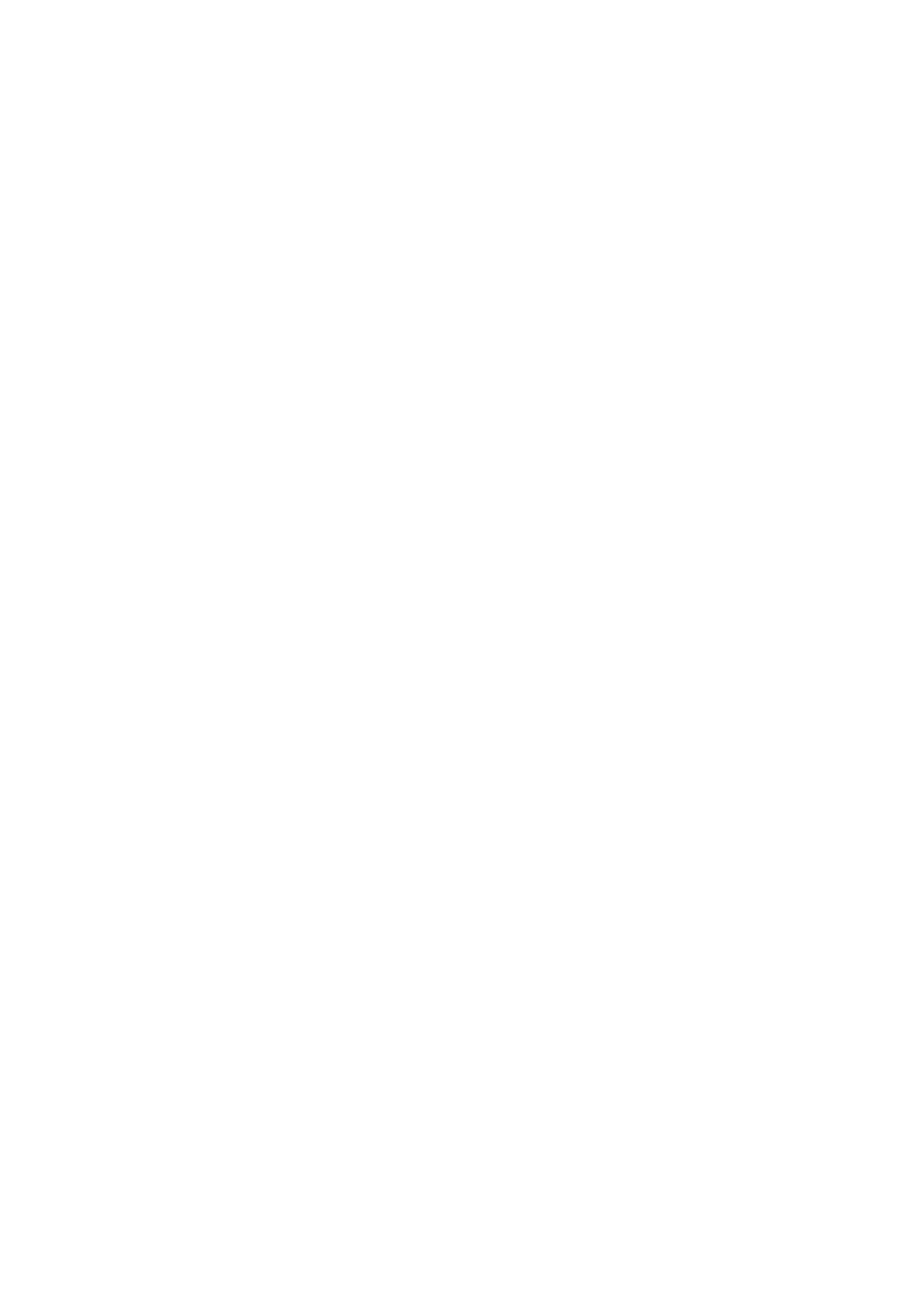# Notes about tax classes

# Introduction

Vehicles are classified for tax purposes according to their construction and the purpose for which they are used. The main classes and eligible vehicles are listed below:

| <b>Class</b>                      | Type of vehicle and/or use                                                                                                                                                                                                                                                                                                                                                                                                                                                                                                                 |
|-----------------------------------|--------------------------------------------------------------------------------------------------------------------------------------------------------------------------------------------------------------------------------------------------------------------------------------------------------------------------------------------------------------------------------------------------------------------------------------------------------------------------------------------------------------------------------------------|
| <b>Private/Light Goods (PLG)</b>  | Vehicles registered before the 1 March 2001: Private motor cars; goods<br>vehicles not more than 3,500kg revenue weight; vehicles used for<br>"private" (non-trade or business) purposes (including 3 wheeled vehicles<br>over 450kg unladen). Vehicles registered on or after 1 March 2001:<br>vehicles that do not come into the scope of the first six tax classes,<br>listed below.                                                                                                                                                    |
| <b>Petrol Car</b>                 | Effective since 1 March 2001. Passenger vehicle in the M1 <sup>*</sup> category.<br>Propulsion must be petrol. Tax rates based on individual vehicle's CO <sub>2</sub><br>value. M1 category vehicles first registered on or after 1 April 2017 will<br>pay a standard rate when the first licence has ended. Vehicles with an<br>original list price/notional price over £40,000 at first registration will pay<br>an additional rate for five years after the first licence has ended.                                                   |
| <b>Diesel Car</b>                 | Effective since 1 March 2001. Passenger vehicle in the M1* category.<br>Propulsion must be diesel. Tax rates based on individual vehicle's CO <sub>2</sub><br>value. M1 category vehicles first registered on or after 1 April 2017 will<br>pay a standard rate when the first licence has ended. Vehicles with an<br>original list price/notional price over £40,000 at first registration will pay<br>an additional rate for five years after the first licence has ended.                                                               |
| <b>Alternative Fuel Car</b>       | Effective since 1 March 2001. Passenger vehicle in the M1* category.<br>Propulsion must be gas, gas bi-fuel, hybrid electric, gas diesel or electric<br>diesel. Tax rates based on individual vehicle's CO <sub>2</sub> value. M1 category<br>vehicles first registered on or after 1 April 2017 will pay a standard rate<br>when the first licence has ended. Vehicles with an original list price/<br>notional price over £40,000 at first registration will pay an additional rate<br>for five years after the first licence has ended. |
| <b>Light Goods Vehicle</b>        | Effective from 1 March 2001. N1 <sup>*</sup> vehicles designed for the carriage of<br>goods and not exceeding 3,500kg revenue weight (including 3 wheeled<br>vehicles over 450kg unladen).                                                                                                                                                                                                                                                                                                                                                 |
| Euro 4 Light Goods Vehicle        | Light Goods Vehicles registered between 1 March 2003 and<br>31 December 2006 designed for the carriage of goods and not<br>exceeding 3,500kg revenue weight (including 3 wheeled vehicles over<br>450kg unladen) and meeting Euro 4 emission standards.                                                                                                                                                                                                                                                                                    |
| Euro 5 Light Goods Vehicle        | Light Goods Vehicles registered between 1 January 2009 and<br>31 December 2010 designed for the carriage of goods and not<br>exceeding 3,500kg revenue weight (including 3 wheeled vehicles over<br>450kg unladen) and meeting Euro 5 emission standards. Propulsion<br>must be diesel.                                                                                                                                                                                                                                                    |
| <b>Heavy Goods Vehicles (HGV)</b> | General goods carrying vehicles with a revenue weight in excess of<br>3,500kg.                                                                                                                                                                                                                                                                                                                                                                                                                                                             |
| <b>Private/HGV</b>                | Goods vehicles, with a revenue weight in excess of 3,500kg, used<br>privately.                                                                                                                                                                                                                                                                                                                                                                                                                                                             |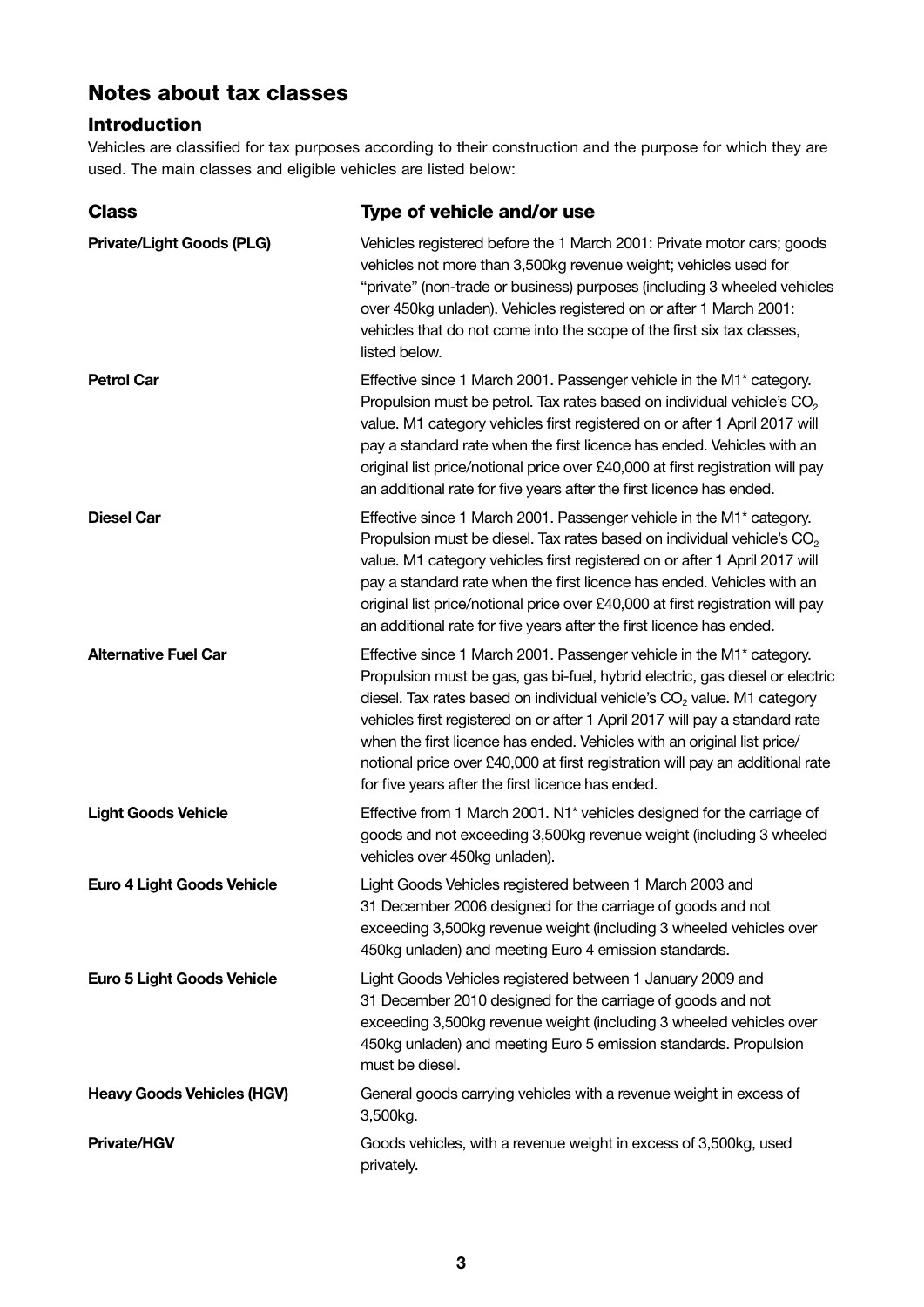| <b>Special Types</b>         | Vehicles which have been issued with a Special Types General Order (STGO)<br>or an individual order and are used to carry or haul exceptional loads. |
|------------------------------|------------------------------------------------------------------------------------------------------------------------------------------------------|
| <b>Haulage Vehicles</b>      | Vehicles which are constructed and used solely for haulage.                                                                                          |
| <b>Bus</b>                   | Buses, coaches, public service vehicles with 9 or more passenger seats.                                                                              |
| <b>Motorcycle</b>            | Motor bicycles and motor cycles not exceeding 450kg unladen.                                                                                         |
| <b>Electric Motorcycle</b>   | Electrically propelled bicycles and tricycles.                                                                                                       |
| <b>Special Vehicles</b>      | Mobile crane, mobile pump, digging machine, works truck, road<br>roller, showman's HGV and showman's haulage.                                        |
| <b>Small Island Vehicles</b> | Goods vehicles based and used on certain offshore islands.                                                                                           |
| <b>Recovery Vehicle</b>      | Recovery vehicles and breakdown trucks over 3,500kg revenue<br>weight.                                                                               |
| <b>Special Concessionary</b> | Agricultural machines, mowing machines, electric, gritter,<br>snowplough, steam vehicles.                                                            |
| <b>Emergency Vehicles</b>    | Ambulance (inc. veterinary), fire engine, fire service, mine rescue,<br>lifeboat haulage, lighthouse authority, police.                              |
| <b>Exempt Vehicles</b>       | 'Limited use' vehicles, vehicles used by a disabled person, Disabled<br>Passenger Vehicle, Historic vehicles, National Health Service<br>vehicles.   |

\*M1 – "vehicles used for the carriage of passengers and comprising no more than eight seats in addition to the driver's seat".  $CO<sub>2</sub>$  emission is ascertained as part of the Type Approval process, and is recorded on individual vehicle's Certificate of Conformity.

\*N1 – defined as "vehicles used for the carriage of goods and having a maximum mass not exceeding 3.5 tonnes".

CO<sub>2</sub> emission is ascertained as part of the type approval process, and is recorded on the individual vehicle's Certificate of Conformity.

Information on rates of vehicle tax is available from **[www.gov.uk/vehicle-tax-rate-tables](http://www.gov.uk/vehicle-tax-rate-tables)**

From April 2010 any vehicle being first registered in tax class Petrol Car, Diesel Car and Alternative Fuel Car will attract a different rate of vehicle tax. These are known as first licence rates. Full details on first licence rates are available at **[www.gov.uk/vehicle-tax-rate-tables](http://www.gov.uk/vehicle-tax-rate-tables)**

Detailed notes on the various classes follow.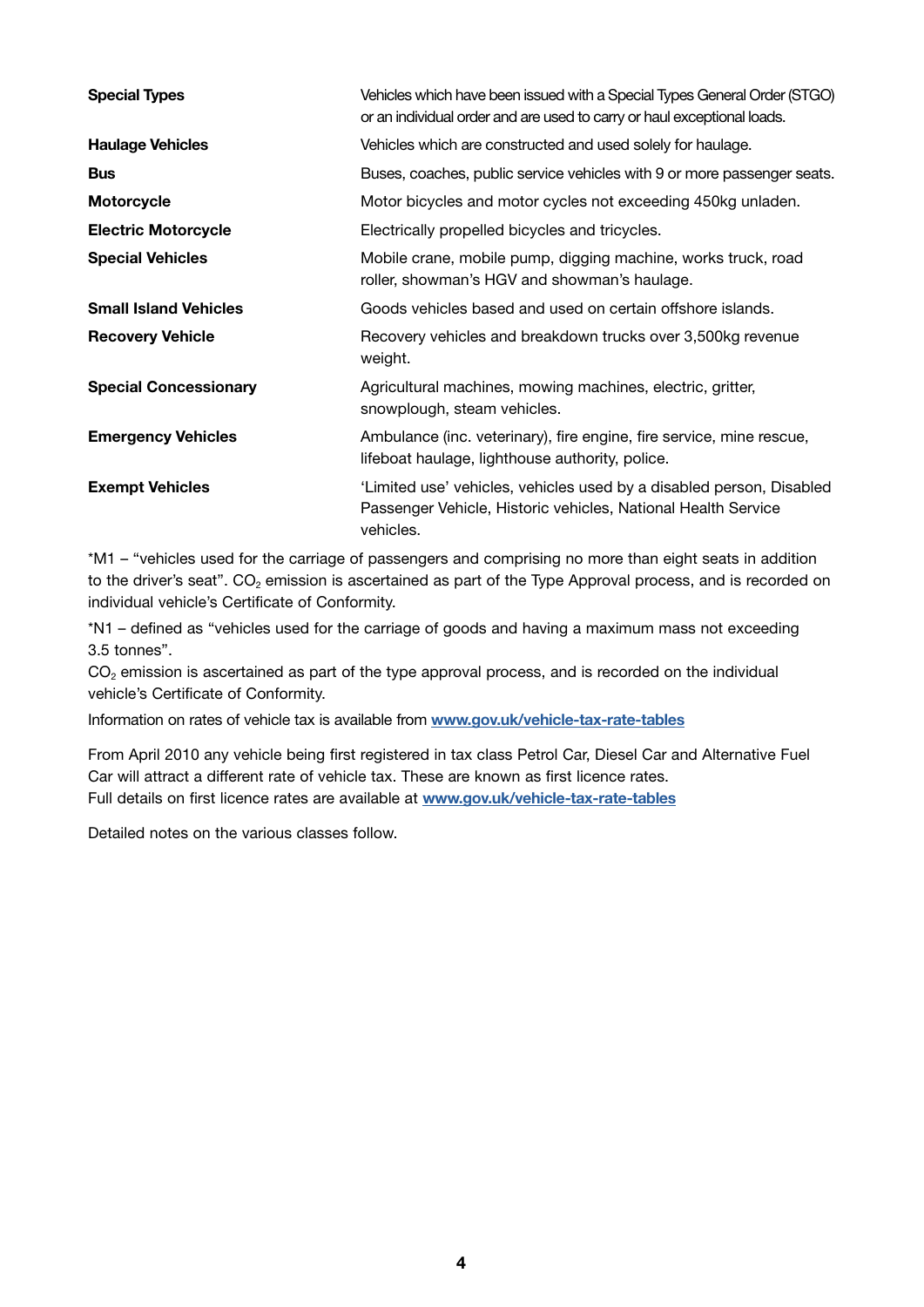# 1 The Private/Light Goods Class (PLG)

This class mainly covers private cars and light goods vehicles (not over 3,500kg revenue weight) that do not fall under the Graduated VED Schemes. However, any vehicle which does not fall within the other classes, described in this booklet falls within the "PLG" class for duty purposes. Within the PLG tax class, there are two vehicle tax bands:

Vehicles with an engine size up to and including 1549cc pay a reduced rate, whilst vehicles with an engine size of 1550cc and over pay a standard rate of duty.

# 1.1 Graduated Vehicle Excise Duty

There are four elements:

- i) Passenger vehicles registered since 1 March 2001 and type approved as category M1, the tax class and rate of duty payable for diesel, petrol and alternative fuel cars is based on a combination of the vehicle's fuel type and  $CO<sub>2</sub>$  emission (measured as part of the Type Approval process).
- ii) Light goods vehicles registered since 1 March 2001 and type approved as N1 (mainly light vans, revenue weight not exceeding 3,500kg).
- iii) Euro 4 light goods vehicles registered between 1 March 2003 and 31 December 2006 designed for the carriage of goods and not exceeding 3,500kg (including 3 wheeled vehicles over 450kg unladen) and meeting Euro 4 emission standards.
- iv) Euro 5 light goods vehicles registered between 1 January 2009 and 31 December 2010 designed for the carriage of goods and not exceeding 3,500kg (including 3 wheeled vehicles over 450kg unladen) and meeting Euro 5 emission standards. Propulsion must be diesel.

# 1.2 Vehicles registered on or after 1 April 2017

- i) For the first licence only, for passenger vehicles type approved as category M1 the tax class and rate of duty payable for diesel, petrol and alternative fuel cars is still based on a combination of the vehicle's fuel type and  $CO<sub>2</sub>$  emission (measured as part of the Type Approval process).
- ii) a) A standard rate will apply for all subsequent licences for diesel, petrol and alternative fuel cars. b) An additional rate will be applicable for the above vehicles with an original list price/notional price of over £40,000 the day before the date from which the vehicle is taxed and registered.

# 2 Heavy Goods Vehicle Class (HGV)

The term "Goods Vehicle" means a mechanically propelled vehicle (other than a motor bicycle or tricycle not over 450kg unladen) which is constructed or adapted for the conveyance of goods or burden of any description, including samples, and which exceeds 3,500kg revenue weight. A goods vehicle is subject to payment of tax in the "HGV" class if it carries goods for, or in connection with a trade or business or for hire or reward.

From 1 April 2011, there is a legislative requirement for those in HGV tax classes to declare if their vehicle has Road Friendly Suspension (RFS). This can be found by referring to the Goods Vehicle Type Approval (GVTA) Certificate or Certificate of Conformity. To notify DVLA of RFS, the letter R needs to be added to the V55 form, after the vehicle's tax class, for example 'HGV R'.

# 3 Private HGV

Heavy goods vehicles used unladen, privately or for driver training purposes are licensed in the "Private HGV" tax class. If a vehicle is to be used laden for commercial purposes the Private HGV class does not apply and it must be taxed in the HGV class.

# 4 Special Types

"Special Types" vehicles are goods vehicles or locomotives used for out of the ordinary operations. The conditions for tax in the Special Types tax class are:

# (A) Constructionally

Goods vehicle or a locomotive that is itself carrying an abnormal indivisible load or used to pull trailers carrying abnormal indivisible loads.

# (B) Use

The Road Vehicles (Authorisation of Special Types) (General) Order 2003 (STGO) or the Motor Vehicles (Authorisation of Special Types) Order NI 1997 authorises abnormal indivisible loads to be moved on roads.

Special vehicles or trailers carrying loads of exceptional dimensions may be used on the road under the STGO.

The STGO Regulations can be found on the internet at: **[www.legislation.gov.uk/uksi/2003/1998/contents](http://www.legislation.gov.uk/uksi/2003/1998/contents)** or **[www.legislation.gov.uk/nisr/1997/109/contents](http://www.legislation.gov.uk/nisr/1997/109/contents)**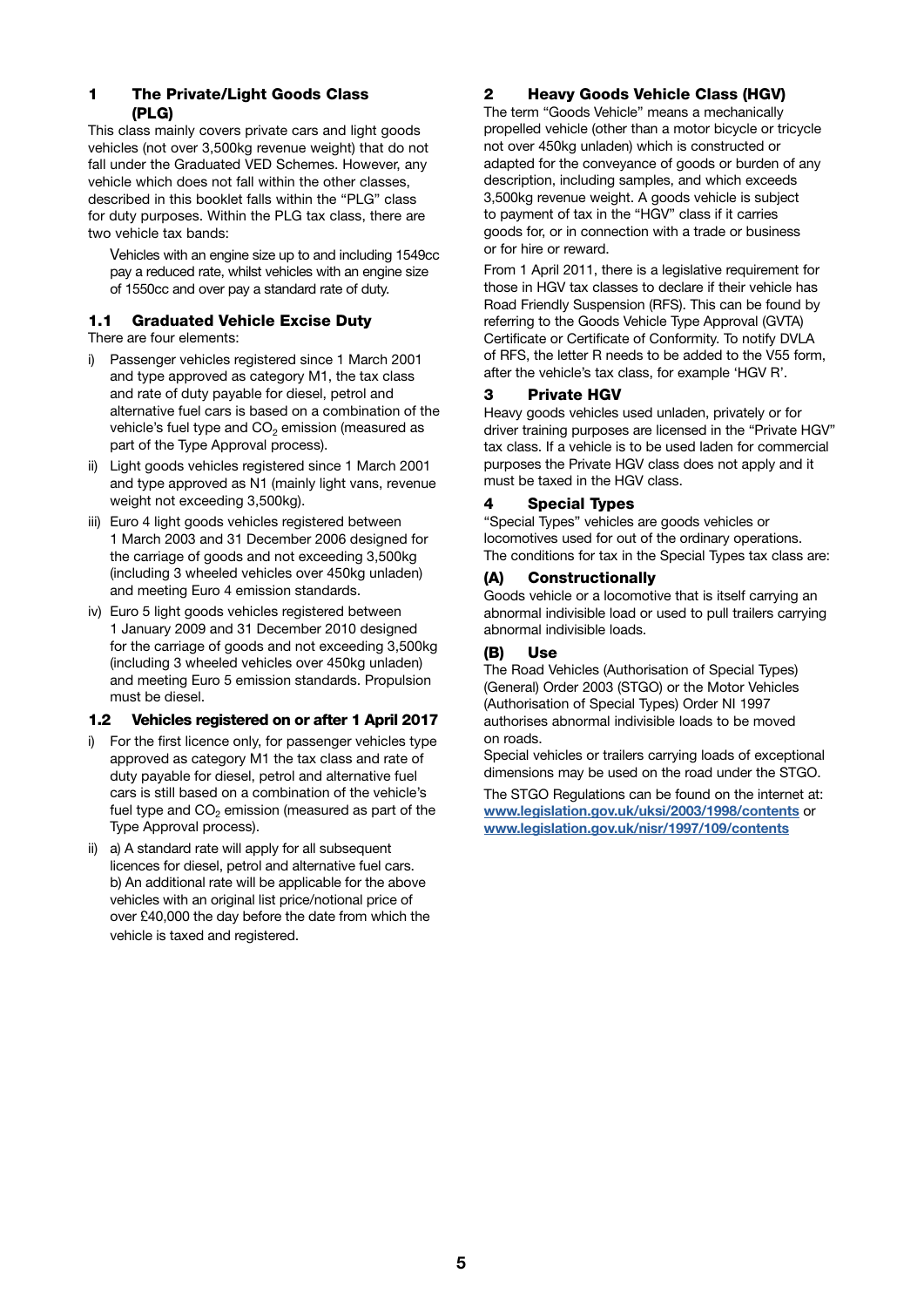# 5 General Haulage Vehicles

The term "Haulage Vehicle" means a vehicle constructed and used on roads solely for haulage and not for the purpose of carrying or having superimposed upon it any load except such as is necessary for its propulsion or equipment.

#### 6 Bus

The bus tax class applies to vehicles with 9 or more passenger seats that are used for the carriage of passengers for hire or reward; that is vehicles that meet the Public Service Vehicle (PSV) definition.

Buses used for voluntary, community or other non-profit making purposes do not fall into the Bus class because they are exempted from the requirement of a PSV licence. These vehicles are taxed at the PLG rate.

#### 7 Motorcycle

The term "Motorcycle" means a motorbicycle or a motor tricycle under 450kg unladen.

"Motorbicycle" includes a two wheeled motor scooter, a bicycle with an attachment for propelling it by mechanical power and a motorbicycle to which a side-car is attached.

"Motor tricycle" includes a three wheeled motor scooter and a tricycle with an attachment for propelling it by mechanical power.

#### 7.1 Electric Motorcycle

Since 1 April 2001 electrically propelled bicycles and tricycles not exceeding 450kg unladen are exempt from vehicle tax.

#### 8 Special Vehicles

The "Special Vehicle" tax class includes:

- Mobile Crane
- Mobile Pumps

Digging Machine

Works Truck

Road Roller

Showman's HGV

Showman's Haulage

Vehicles of these descriptions not exceeding 3,500kg revenue weight pay the PLG rate and tax in the PLG class. Vehicles of these descriptions over 3,500kg pay the basic HGV rate and tax in the Special Vehicles class. If these vehicles are used for purposes outside this concession, the appropriate HGV rate applies.

#### 8.1 Mobile Crane

A mobile crane is defined as a vehicle which is designed and constructed as a mobile crane and which:

- i) is used on roads only as a crane in connection with work being carried out on a site in the immediate vicinity or proceeding to and from the place where it is to be used as a crane
- ii) when it is so proceeding it does not carry any load except that which is necessary for its propulsion or equipment.

#### 8.2 Mobile Pumping Vehicles

"Mobile pumping vehicles" means a vehicle:

- a) which is constructed or adapted for use and used for the conveyance of a pump and a jib.
- b) which is used on roads only;
	- i) when the vehicle is stationary and the pump is being used to pump material from a point in the immediate vicinity to another such point
- ii) for the purpose of proceeding to and from a place where the pump is to be or has been used
- c) which, when so proceeding, does not carry;
	- i) the material that is to be or has been pumped
	- ii) any other load except such as is necessary for the propulsion or equipment of the vehicle or for the operation of the pump.

Mobile pumping vehicles must satisfy the following requirements.

The pump and the jib is:

- a) built in as part of the vehicle
- b) designed so that material pumped by the pump is delivered to a desired height or depth through piping that;
	- i) is attached to the pump and the jib
	- ii) is raised or lowered to that height or depth by operation of the jib.

#### 8.3 Digging Machine

The term "Digging Machine" means a vehicle designed, constructed and used for the purpose of trench digging or any kind of excavating or shovelling work which:

- i) is used on a road only for excavating or digging work or for going to or from the place where the work is to be carried out
- ii) when it is so proceeding does not carry any load other than that which is necessary for its propulsion or equipment.

A mobile compressor (that is those which form part of the vehicle and not drawn as a trailer) used exclusively for the purpose of supplying power to pneumatic drills to be used in accordance with the conditions above may be classified as a digging machine.

#### 8.4 Works Truck

The term "Works Truck" means a goods vehicle (that is a vehicle constructed or adapted for use and used for the conveyance of goods or burden of any description) which is designed for use in private premises and used on roads only:

- i) for carrying goods between private premises and a vehicle on a road in the immediate vicinity
- ii) passing between one part and another or to other private premises in the immediate vicinity
- iii) in connection with road works at or in the immediate vicinity of the site of such works.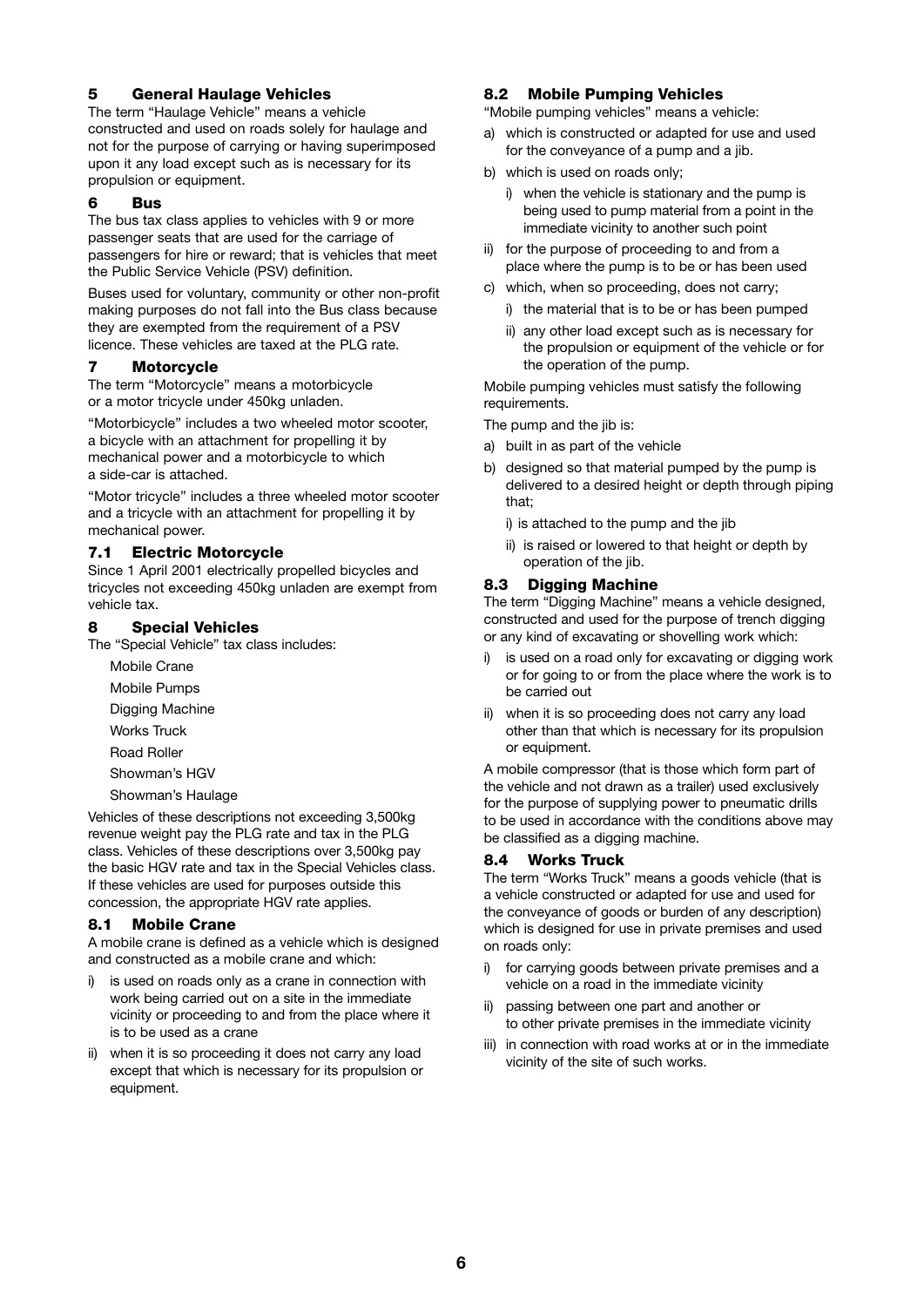# 8.5 Road Rollers

There are no restrictions on the construction of a road roller or in the circumstances under which it is used.

#### 8.6 Showman's HGV

A showman's goods vehicle is a vehicle registered in the name of a person who follows the business of a travelling showman and which is used solely by him for that purpose, and which is a goods vehicle permanently fitted with a living van or some other special type of body or superstructure, forming part of the equipment of the show of the registered keeper.

#### 8.7 Showman's Haulage Vehicle

The term "Showman's Haulage Vehicle" means a vehicle which is constructed and used on roads solely for haulage and not for the purpose of carrying or having superimposed upon it any load except such as is necessary for its propulsion or equipment and which is registered in the name of a person following the business of a travelling showman and used solely by him for the purpose of his business and for no other purpose.

# 9 Small Island Vehicles

The "Small Islands" class is solely for goods vehicles based and used on certain offshore islands. Vehicles claiming entitlement to the class for the first time are required to tax at DVLA, Swansea SA99 1DZ. Goods vehicles up to 17,000kg claiming the concession, are also entitled to operate on the mainland. Vehicles over this weight claiming this concession and which travel to the mainland are limited to 5km distance restriction at ports so as to allow loading and unloading.

# 10 Recovery Vehicle

The term "Recovery Vehicle" means a vehicle with a weight exceeding 3,500kg, which is either constructed or permanently adapted primarily for the purpose of lifting, towing and transporting a disabled vehicle.

# 11 Special Concessionary

The term "Special Concessionary" is a collective description for the following tax classes which have been exempt from vehicle tax since 1 April 2001:

> Agricultural Tractor Off Road Tractor Agricultural Engine Light Agricultural Vehicle

Mowing Machines

Agricultural Machines

Electric

**Gritter** 

Snowplough Steam Vehicles

# 11.1 Agricultural Machine

The "Agricultural Machine" tax class includes:

- i) An Agricultural Tractor a tractor used on roads solely for the purposes relating to agriculture, horticulture, forestry or activities falling within:
	- a) cutting verges bordering roads
	- b) cutting hedges or trees bordering roads or bordering verges which border roads.
- ii) An Off Road Tractor means a tractor which is not an agricultural tractor and which is:
	- a) designed and constructed primarily for use otherwise than on roads
	- b) incapable by reason of its construction of exceeding a speed of 25 miles per hour on the level under its own power.
- iii) Agricultural Engine a machine specially designed/ converted to perform an agricultural operation on the land (for example a combine harvester)
- iv) Light Agricultural Vehicle means a vehicle which:
- a) has a revenue weight not exceeding 1,000kg
- b) is designed and constructed so as to seat only the driver
- c) is designed and constructed primarily for use otherwise than on roads
- d) is used solely for the purposes relating to agriculture, horticulture or forestry

# 11.2 Mowing Machine

The term "Mowing Machine" may be taken as a vehicle which is designed and constructed purely for cutting grass and which is used solely for that purpose (but not a tractor used to tow gang-mowers, which is to be taxed as Agricultural Machine).

# 11.3 Electrically Propelled Vehicle

The term "Electrically Propelled Vehicle" means one where the electric motive power is derived from a source external to the vehicle or from any electric storage battery, which is not connected to a source of power, when the vehicle is in motion. For electric motorcycles please see section 7.1.

#### 11.4 Gritter

A gritter is a vehicle which is fitted with machinery for spreading salt, sand or similar material and which is used solely for treating roads against frost, snow and ice, (with or without materials used for the purpose of the machine).

#### 11.5 Snow Plough

A snow plough is a vehicle which is kept and used exclusively for clearing snow from roads by means of a snow plough or similar machine (for example a blower), or used for the purpose of going to or from the place where it is to be used for clearing snow from roads.

# 11.6 Steam Vehicles

All steam powered vehicles have been exempt from vehicle tax since 1 April 2001.

# 12 Emergency Vehicles

The term "Emergency Vehicles" is a collective description for the following tax classes, which are all exempt from vehicle tax:

Ambulance Fire Engine Fire Service Mine Rescue Lifeboat Haulage Lighthouse Authority Police